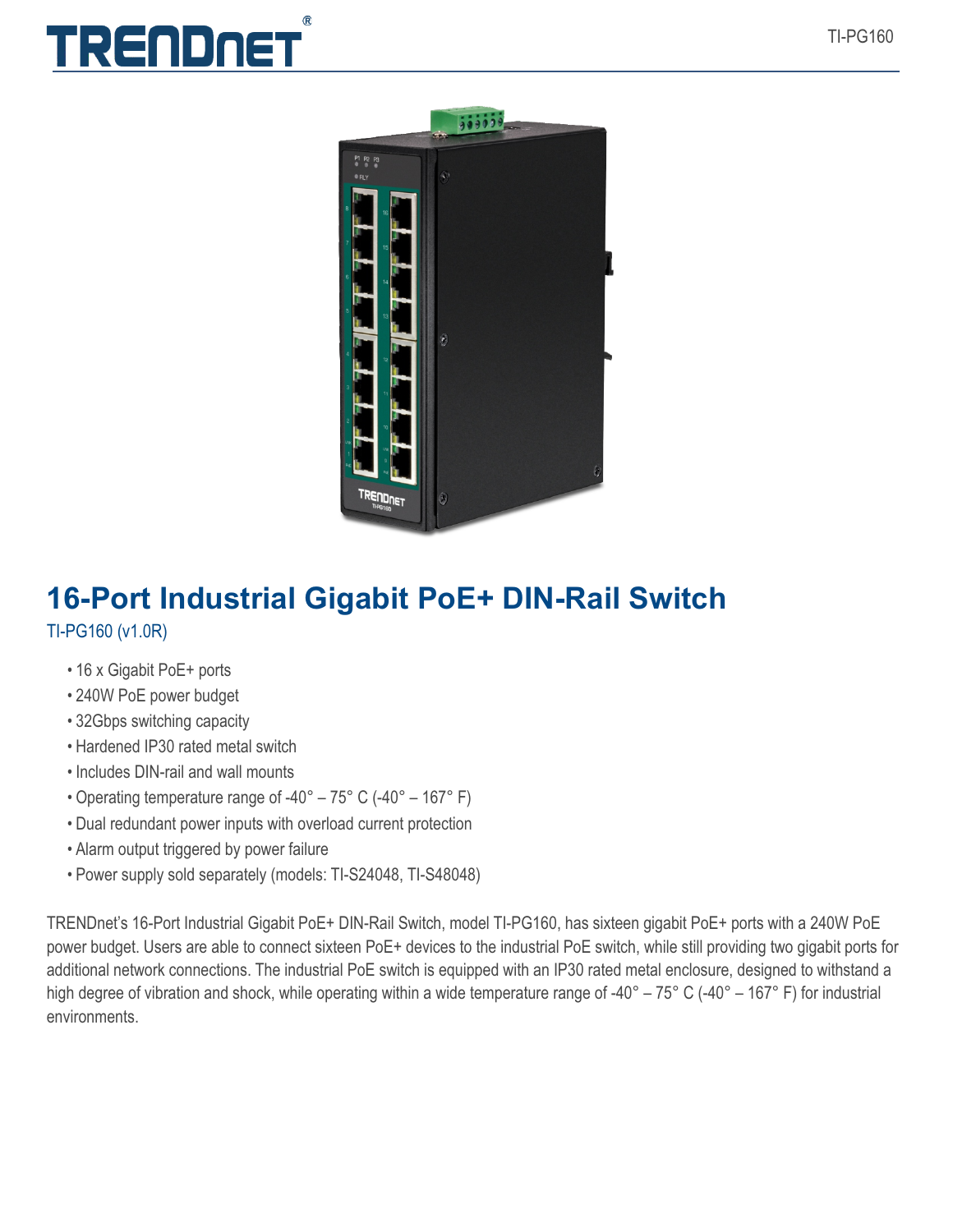







**Fault Tolerance** The industrial PoE switch features dual redundant power inputs with output alarm relay.



**Industrial Design** Equipped with a rugged IP30 rated housing, designed to withstand a high degree of vibration and shock, and operate within a wide temperature range of -40 –  $75^{\circ}$  C (-40 – 167° F).

## **NETWORKING SOLUTION**



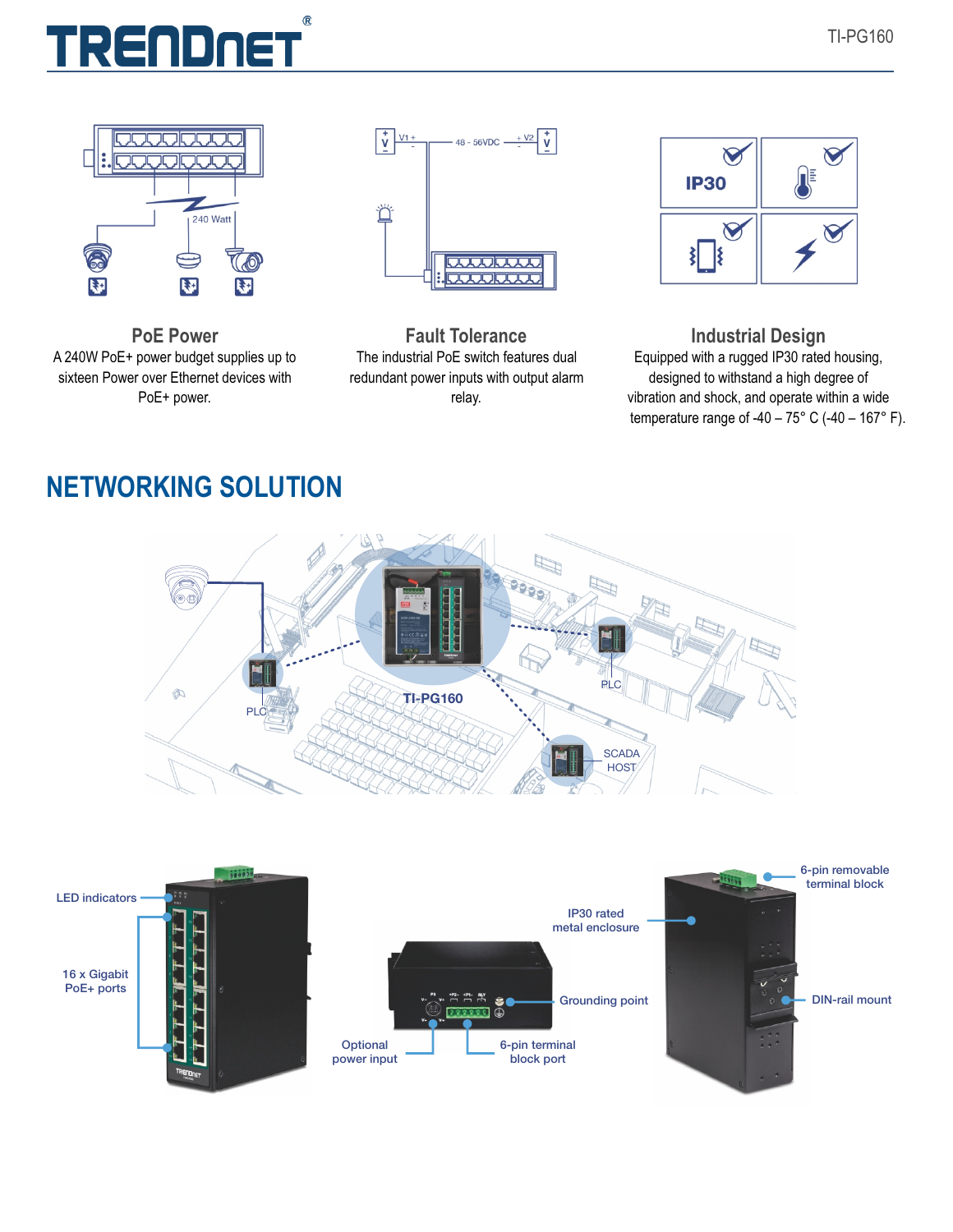## $^{\circledR}$ <u>TRENDNET</u>

## **Housing Dimension (mm)**









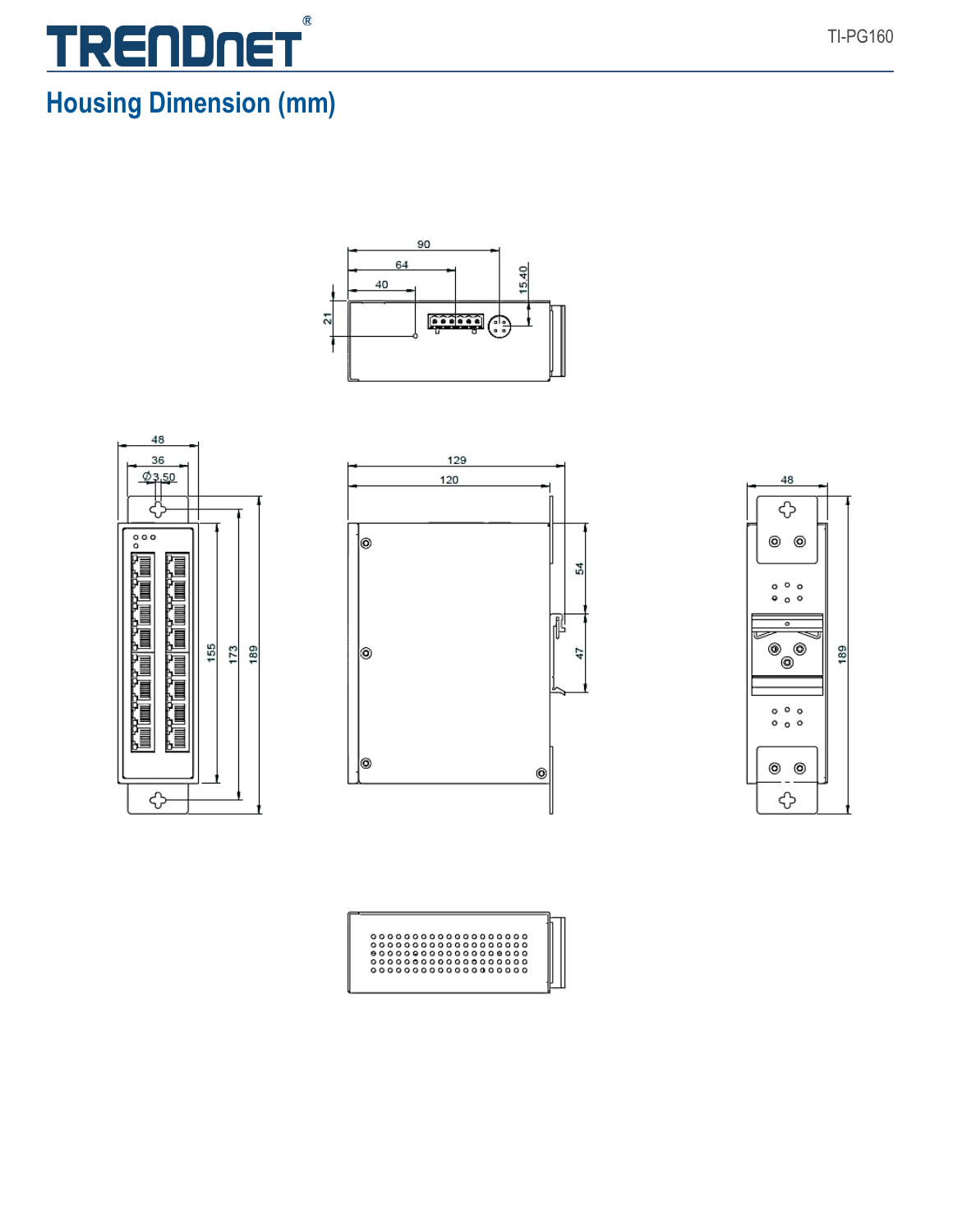# TRENDNET

## **FEATURES**



**PoE+ Power Budget** Supplies up to 30W of PoE/PoE+ power per port on the industrial PoE switch with a 240W PoE power budget



### **Switching Capacity** 32Gbps switching capacity



#### **Jumbo Frame**

Sends larger packets, or Jumbo Frames (up to 9KB), for increased performance



Grounding point on the industrial PoE switch protects equipment from external electrical surges

## **SPECIFICATIONS**

#### **Standards**

- IEEE 802.3
- IEEE 802.3u
- IEEE 802.3ab
- IEEE 802.3x
- IEEE 802.3af
- IEEE 802.3at

#### **Device Interface**

- 16 x Gigabit PoE+ ports
- 6-pin removable terminal block
- LED indicators
- DIN-Rail mount
- Wall mount
- Grounding point

#### **Data Transfer Rate**

- Ethernet: 10Mbps (half duplex), 20Mbps (full duplex)
- Fast Ethernet: 100Mbps (half duplex), 200Mbps (full duplex)
- Gigabit: 2000Mbps (full duplex)



#### **Network Ports**

Industrial PoE switch with 16 Gigabit PoE+ ports

#### **Redundant Power**

Dual redundant power inputs with overload current protection (power supply sold separately models: TI-S24048 / TI-S48048)

**Extreme Temperatures**

Industrial PoE switch rated for an operating temperature range of -40 – 75 $\degree$  C (-40 – 167 $\degree$  F) (EN 60068-2-6) **Grounding Point**



#### **DIN-Rail/Wall Mounts** IP30 rated metal enclosure with included DIN-rail and wall mount hardware



#### **Alarm Relay**

Alarm relay triggered by power failure of primary and/or redundant power



**Shock and Vibration Resistant** Rated for shock (EN 60068-2-27), freefall (EN 60068-2-32), and vibration

#### **Performance**

- Data RAM Buffer: 512KB
- Switching Fabric: 32Gbps
- MAC Address Table: 8K entries
- Jumbo Frame: 9KB
- Forwarding rate: 23.8Mpps (64-byte packet size)

#### **Special Features**

- Hardened components rated for extreme temperatures
- Dual redundant power inputs
- ESD contact 6kV, air 8kV, and surge 2kV support
- Low-profile design

#### **DC Power**

- Input: 48 56V DC
- Recommended power supply: TI-S24048 (sold separately)
- Max. consumption: 5.76W (no PoE)

#### **Optional Power Adapter (48VDC3000 sold separately)**

- Input: 100 240V AC, 50/60Hz, 2A
- Output: 48V DC, 3.34A 160W max.

#### **PoE**

• PoE budget: 240W

#### **Terminal Block**

- Redundant power inputs, alarm relay contact, 6 pin
- Wire range: 0.34mm^2 to 2.5mm^2
- Solid wire (AWG): 12-24/14-22
- Stranded wire (AWG): 12-24/14-22
- Torque: 5 lb. In / 0.5Nm / 0.56Nm
- Wire strip length: 7-8mm

#### **Alarm Relay Contact**

- Relay outputs with current carrying capacity of 1A, 24V DC
- Open circuit mode when two power sources are connected
- Short circuit mode when only one power source is connected